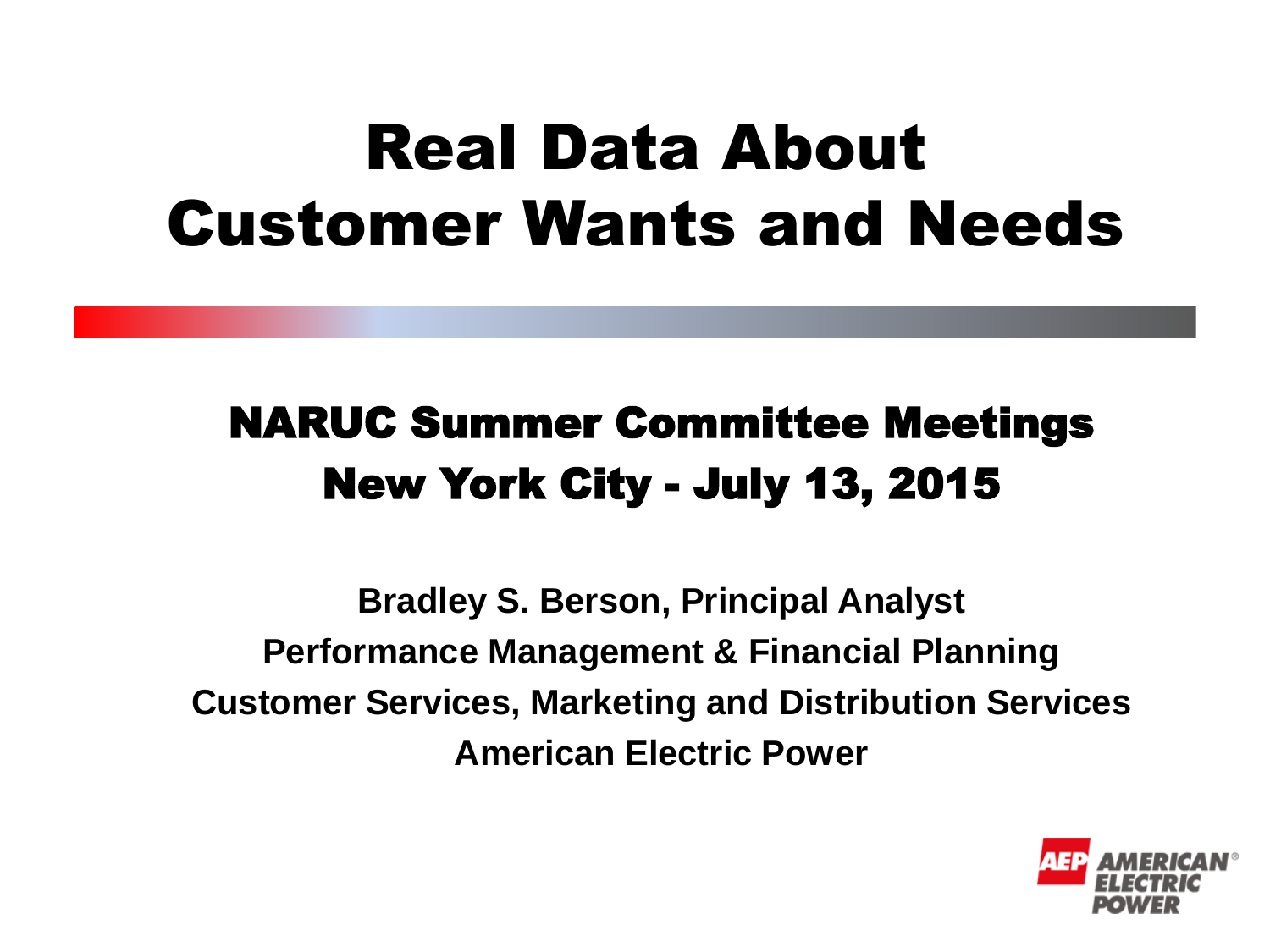### What Most Impacts Satisfaction?

#### Key Drivers of Overall Satisfaction

- Reliability/Restoration/Power Quality.
- Price

1

- Billing/Payment
- **Communications**
- Customer Service
- Corporate Identity/Citizenship

*Sources: Market Strategies International, 2014 AEP Survey Data J.D. Power 2015 Electric Utility Residential Customer Satisfaction Study*

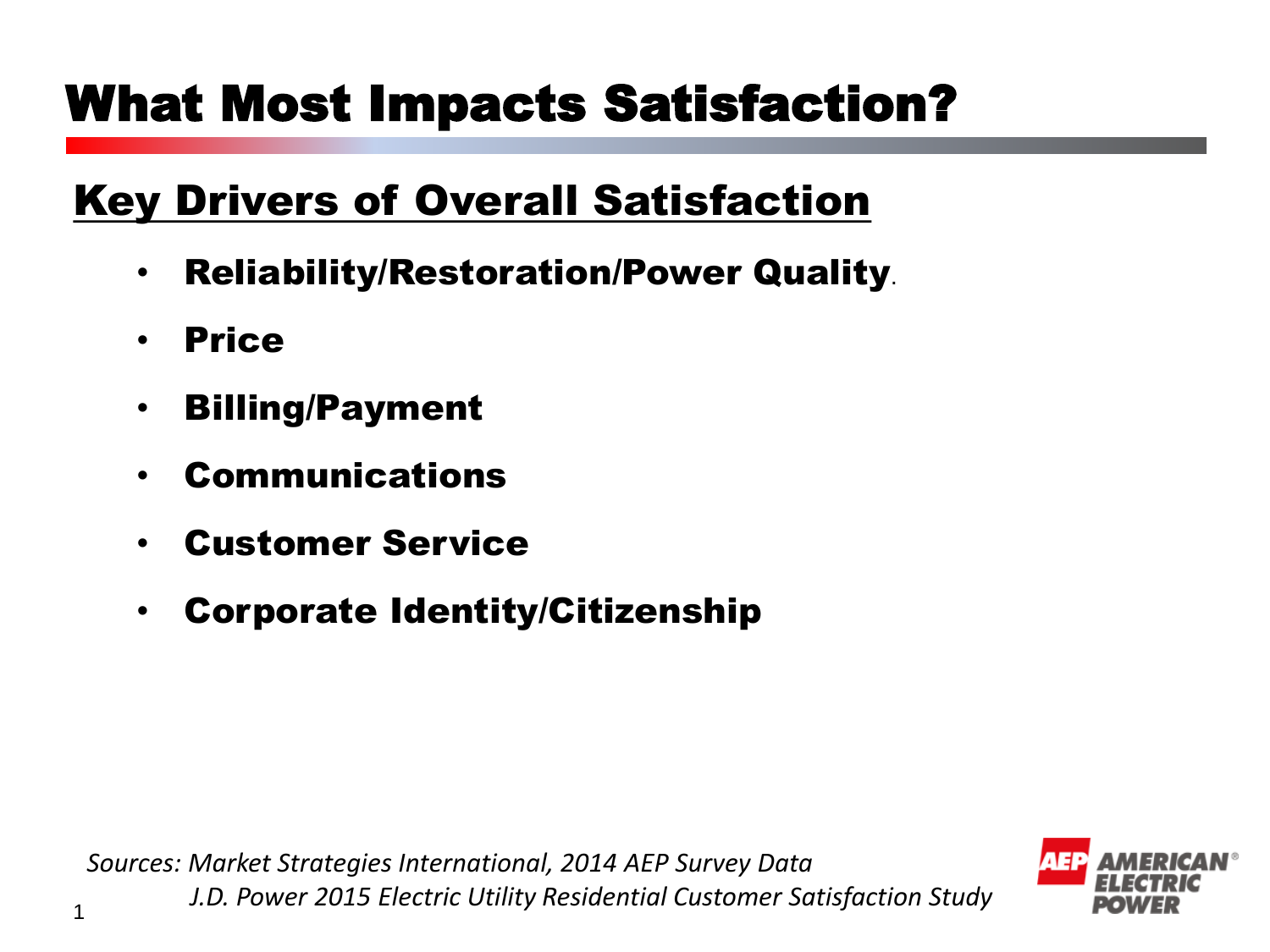# What is Most Important?

*"Next, when thinking about the service you receive from AEP, please tell me which one of the following statements is the most important to you as a customer?"*

#### **Residential Customer Survey Data Commercial Customer Survey Data**



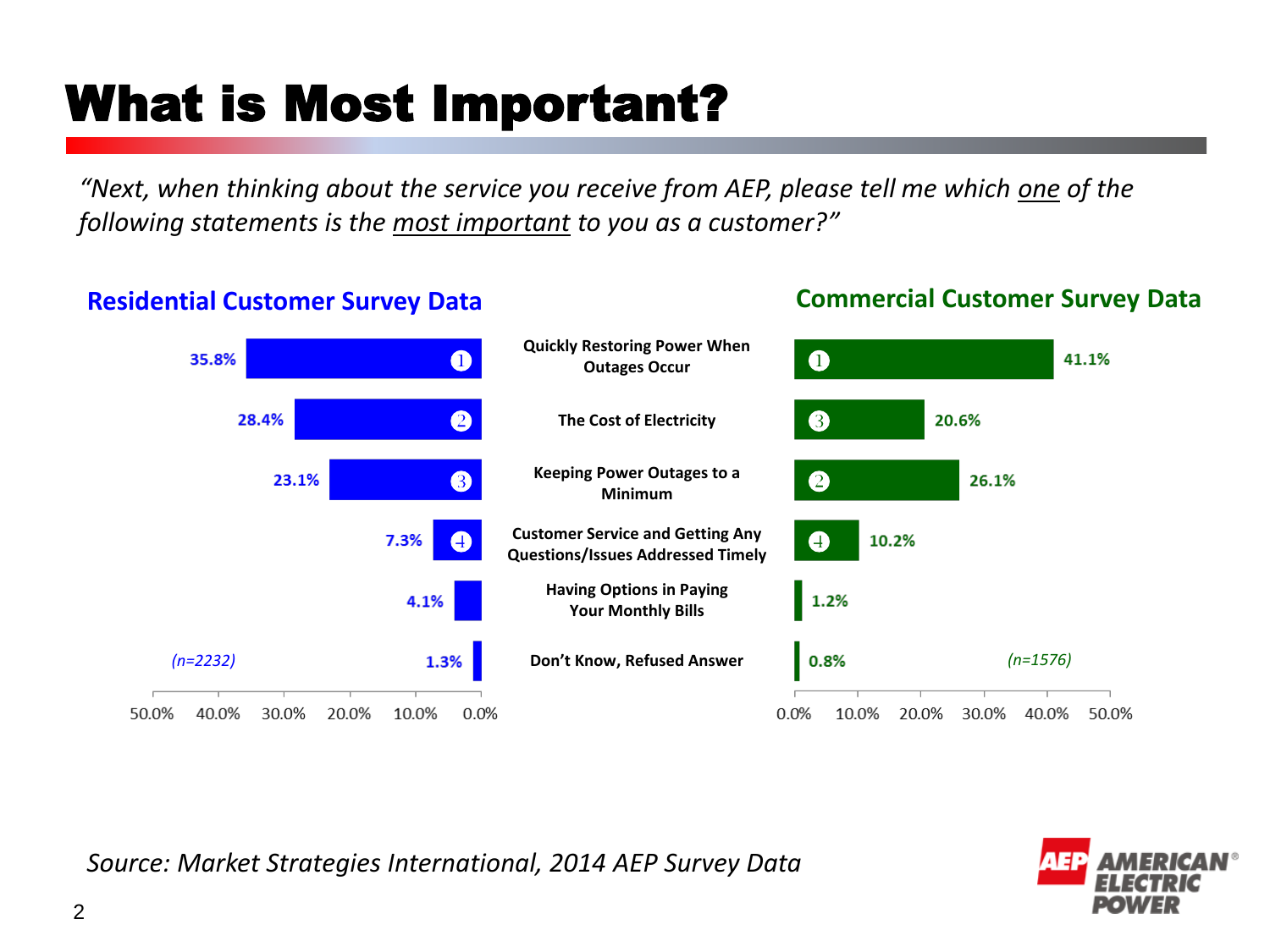# What Else Do Customers Want?

*"What service or services does AEP not currently offer to customers that your (household/business) would like to see them offer in the next five years?" (OPEN ENDED)*

| 2014 Residential Customer Survey Data (n=1770) |       |         | 2014 Commercial Customer Survey Data (n=1038) |       |         |
|------------------------------------------------|-------|---------|-----------------------------------------------|-------|---------|
| Don't Know                                     | 32.1% | (33.8%) | Don't Know                                    | 26.0% |         |
| <b>Refused Answer</b>                          | 1.7%  |         | <b>Refused Answer</b>                         | 3.5%  | (29.59  |
| Nothing/None                                   | 21.5% | (27.1%) | <b>Nothing/None</b>                           | 33.7% |         |
| <b>Satisfied As Is</b>                         | 5.6%  |         | <b>Satisfied As Is</b>                        | 5.7%  | (39.49) |
| <b>Lower Prices/Discounts</b>                  | 12.4% |         | <b>Lower Prices/Discounts</b>                 | 9.9%  |         |
| <b>Improved Reliability/Maintenance</b>        | 4.9%  |         | <b>Improved Reliability/Maintenance</b>       | 3.2%  |         |
| <b>Other</b>                                   | 3.8%  |         | <b>Better Billing/Payment Options</b>         | 3.4%  |         |
| <b>Renewable/Clean Energy</b>                  | 3.7%  |         | <b>Other</b>                                  | 3.0%  |         |
| <b>Better Billing/Payment Options</b>          | 3.1%  |         | <b>Renewable/Clean Energy</b>                 | 2.6%  |         |
| <b>Underground Power Lines</b>                 | 2.0%  |         | <b>Improved Customer Service</b>              | 2.0%  |         |
| <b>EE Programs/Usage Info</b>                  | 1.9%  |         | <b>Local Representatives/Offices</b>          | 1.7%  |         |
| Internet/Cable/Phone                           | 1.7%  |         | <b>EE Programs/Usage Info</b>                 | 1.5%  |         |
| <b>Improved Customer Service</b>               | 1.6%  |         | <b>Better Response Time</b>                   | 0.9%  |         |
| <b>Better Response Time</b>                    | 1.0%  |         | Internet/Cable/Phone                          | 0.8%  |         |
| <b>Offer Natural Gas</b>                       | 1.0%  |         | <b>Smart Meters</b>                           | 0.6%  |         |
| <b>Smart Meters</b>                            | 0.6%  |         | <b>More Community Involvement</b>             | 0.6%  |         |
| <b>Better Service</b>                          | 0.5%  |         | <b>Better Service</b>                         | 0.4%  |         |
| <b>Portable Power Generators</b>               | 0.4%  |         | <b>Portable Power Generators</b>              | 0.4%  |         |
| <b>Local Representatives/Offices</b>           | 0.4%  |         | <b>Underground Power Lines</b>                | 0.2%  |         |
| <b>More Community Involvement</b>              | 0.2%  |         | <b>Offer Natural Gas</b>                      | 0.0%  |         |

|                              | dential Customer Survey Data (n=1770) |         |  | 2014 Commercial Customer Survey Data (n=1038) |       |         |  |  |
|------------------------------|---------------------------------------|---------|--|-----------------------------------------------|-------|---------|--|--|
| Don't Know                   | 32.1%                                 |         |  | Don't Know                                    | 26.0% |         |  |  |
| <b>Refused Answer</b>        | 1.7%                                  | (33.8%) |  | <b>Refused Answer</b>                         | 3.5%  | (29.5%) |  |  |
| Nothing/None                 | 21.5%                                 | (27.1%) |  | Nothing/None                                  | 33.7% | (39.4%) |  |  |
| <b>Satisfied As Is</b>       | 5.6%                                  |         |  | <b>Satisfied As Is</b>                        | 5.7%  |         |  |  |
| ower Prices/Discounts        | 12.4%                                 |         |  | <b>Lower Prices/Discounts</b>                 | 9.9%  |         |  |  |
| liability/Maintenance        | 4.9%                                  |         |  | <b>Improved Reliability/Maintenance</b>       | 3.2%  |         |  |  |
| <b>Other</b>                 | 3.8%                                  |         |  | <b>Better Billing/Payment Options</b>         | 3.4%  |         |  |  |
| newable/Clean Energy         | 3.7%                                  |         |  | <b>Other</b>                                  | 3.0%  |         |  |  |
| ling/Payment Options         | 3.1%                                  |         |  | <b>Renewable/Clean Energy</b>                 | 2.6%  |         |  |  |
| lerground Power Lines        | 2.0%                                  |         |  | <b>Improved Customer Service</b>              | 2.0%  |         |  |  |
| <b>Programs/Usage Info</b>   | 1.9%                                  |         |  | <b>Local Representatives/Offices</b>          | 1.7%  |         |  |  |
| <b>Internet/Cable/Phone</b>  | 1.7%                                  |         |  | <b>EE Programs/Usage Info</b>                 | 1.5%  |         |  |  |
| <b>oved Customer Service</b> | 1.6%                                  |         |  | <b>Better Response Time</b>                   | 0.9%  |         |  |  |
| <b>Better Response Time</b>  | 1.0%                                  |         |  | Internet/Cable/Phone                          | 0.8%  |         |  |  |
| <b>Offer Natural Gas</b>     | 1.0%                                  |         |  | <b>Smart Meters</b>                           | 0.6%  |         |  |  |
| <b>Smart Meters</b>          | 0.6%                                  |         |  | <b>More Community Involvement</b>             | 0.6%  |         |  |  |
| <b>Better Service</b>        | 0.5%                                  |         |  | <b>Better Service</b>                         | 0.4%  |         |  |  |
| ble Power Generators         | 0.4%                                  |         |  | <b>Portable Power Generators</b>              | 0.4%  |         |  |  |
| epresentatives/Offices       | 0.4%                                  |         |  | <b>Underground Power Lines</b>                | 0.2%  |         |  |  |
| mmunity Involvement          | 0.2%                                  |         |  | <b>Offer Natural Gas</b>                      | 0.0%  |         |  |  |

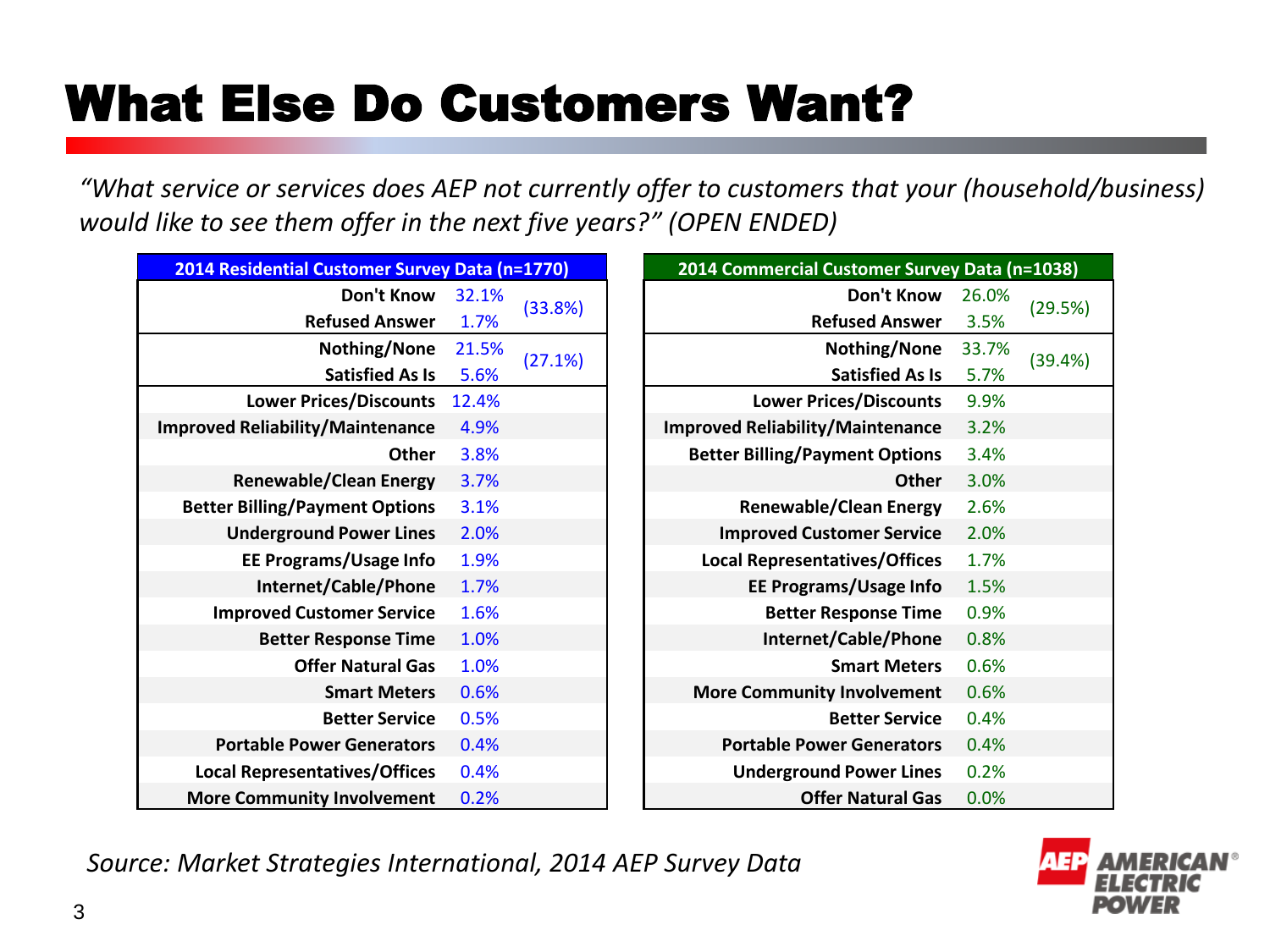# Preferred Communication Channels

*"How would you most prefer that AEP communicate with your (household/business) when you have a question or an issue that needs to be addressed?" (OPEN ENDED)*

| 2014 Residential Customer Survey Data (n=2231) |       |  |  |
|------------------------------------------------|-------|--|--|
| <b>Phone Calls (AEP Cust. Service Rep)</b>     | 66.6% |  |  |
| <b>Fmail</b>                                   | 10.5% |  |  |
| <b>Regular Mail</b>                            | 9.5%  |  |  |
| <b>Phone Calls (Interactive Response)</b>      | 3.1%  |  |  |
| <b>Phone Calls (Recorded Messages)</b>         | 2.4%  |  |  |
| <b>Bill Inserts</b>                            | 2.2%  |  |  |
| Don't Know, Refused Answer                     | 2.2%  |  |  |
| In Person                                      | 1.6%  |  |  |
| <b>Text Message</b>                            | 0.9%  |  |  |
| <b>AFP's Website</b>                           | 0.5%  |  |  |
| <b>Another Way</b>                             | 0.3%  |  |  |
| <b>Social Media Sites</b>                      | 0.2%  |  |  |
| <b>Smartphone App</b>                          | 0.1%  |  |  |
| <b>Prefer No Communications At All</b>         | 0.1%  |  |  |

| 2014 Residential Customer Survey Data (n=2231) |       | 2014 Commercial Customer Survey Data (n=1576) |
|------------------------------------------------|-------|-----------------------------------------------|
| <b>Phone Calls (AEP Cust. Service Rep)</b>     | 66.6% | <b>Phone Calls (AEP Cust. Service Rep)</b>    |
| Email                                          | 10.5% | Email                                         |
| <b>Regular Mail</b>                            | 9.5%  | <b>Regular Mail</b>                           |
| <b>Phone Calls (Interactive Response)</b>      | 3.1%  | <b>Phone Calls (Interactive Response)</b>     |
| <b>Phone Calls (Recorded Messages)</b>         | 2.4%  | In Person                                     |
| <b>Bill Inserts</b>                            | 2.2%  | Don't Know, Refused Answer                    |
| Don't Know, Refused Answer                     | 2.2%  | <b>Phone Calls (Recorded Messages)</b>        |
| In Person                                      | 1.6%  | <b>Bill Inserts</b>                           |
| <b>Text Message</b>                            | 0.9%  | <b>Another Way</b>                            |
| <b>AEP's Website</b>                           | 0.5%  | <b>Text Message</b>                           |
| <b>Another Way</b>                             | 0.3%  | <b>AEP's Website</b>                          |
| <b>Social Media Sites</b>                      | 0.2%  | <b>Social Media Sites</b>                     |
| <b>Smartphone App</b>                          | 0.1%  | <b>Smartphone App</b>                         |
| <b>Prefer No Communications At All</b>         | 0.1%  | <b>Prefer No Communications At All</b>        |

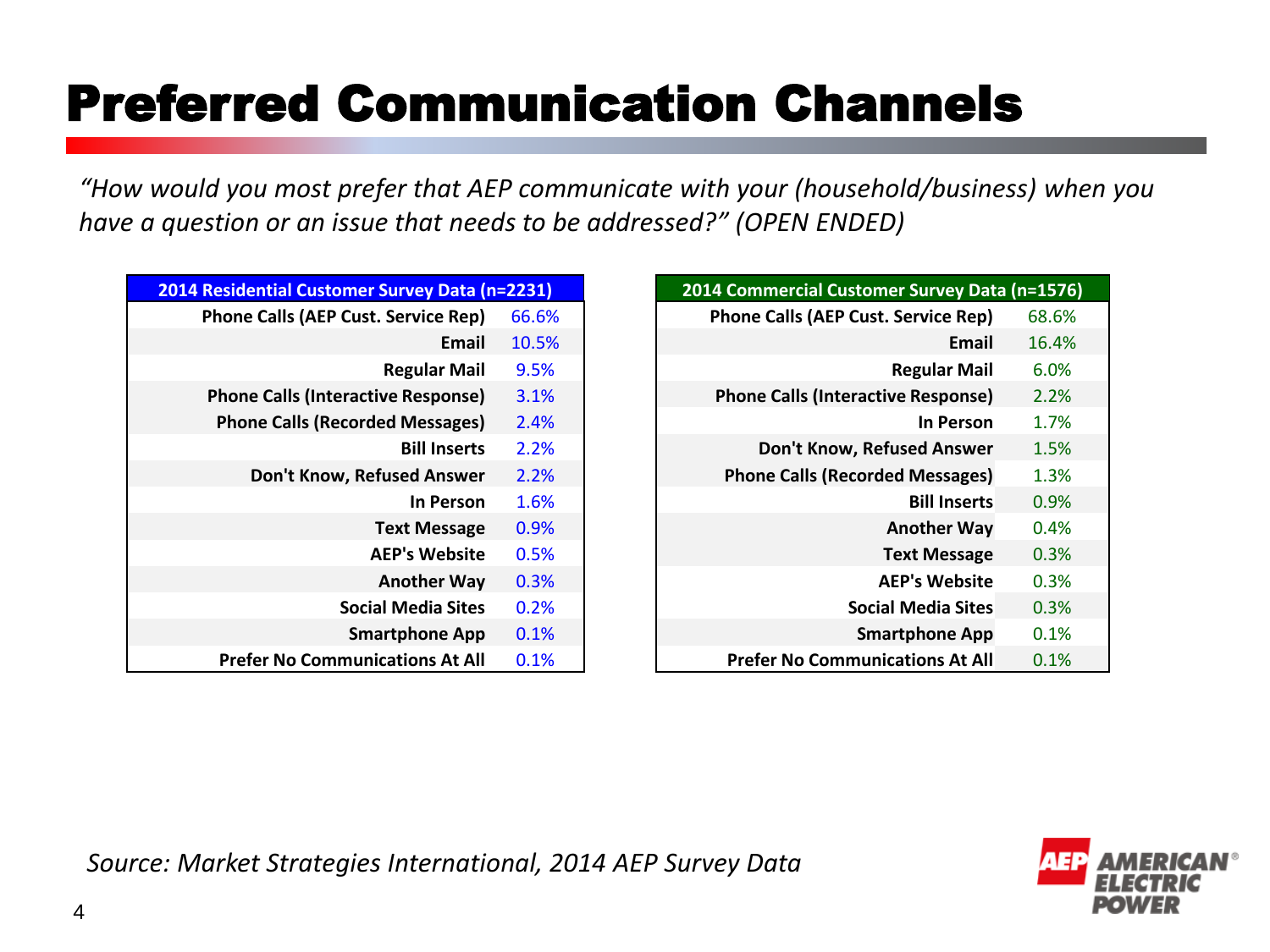# Importance of Outage Communications

*"How important is it for you to receive information from AEP such as informing you of approaching storms, communicating with you during power outages about the cause and expected length of the outage, and letting you know when power has been restored? Would you say it is..."*



*Source: Market Strategies International, 2014 AEP Survey Data*

5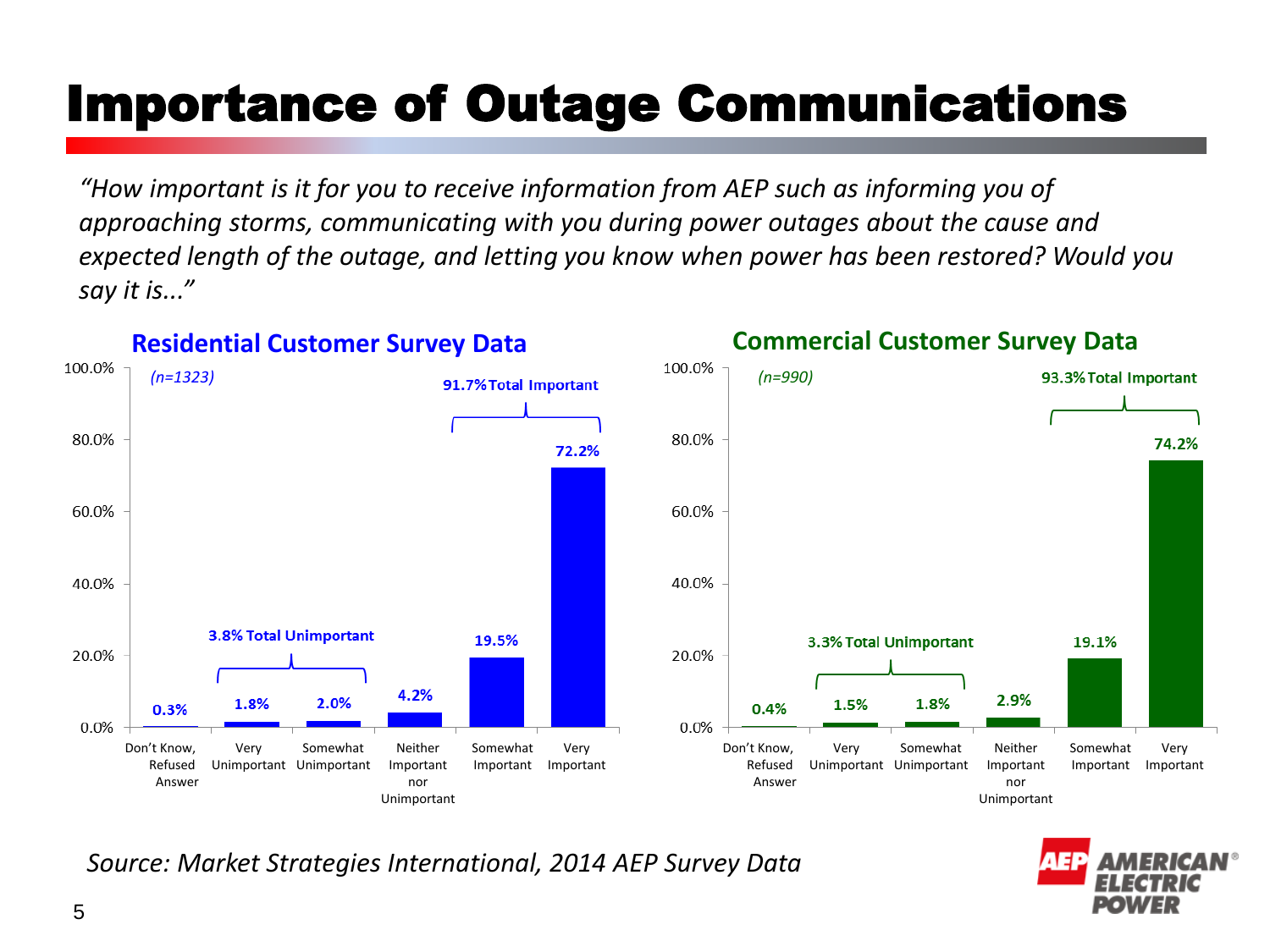# Preferred Outage Communication Channels

*"What would be your (household/business)'s preferred method for receiving those types of weather and outage-related communications from AEP?" (OPEN ENDED)*

#### **Residential Customer Survey Data Commercial Customer Survey Data Top Six MentionsLive Phone Calls with an AEP**   $\bullet$ 29.0%  $\mathbf 0$ 35.0% **Representative Automated Phone Calls**  $\bullet$  $\boldsymbol{2}$ 17.8% 17.3% **from AEP \*Text Msg Alerts from AEP Text Message Alerts**  $\bullet$  $\bullet$ 14.1% 13.5%  **Gen X (1965-1980): 26.7% from AEP\* Gen Y (1981-2000): 30.8%**  $\bullet$ 12.9% 4.9% **TV News**  $\bullet$ 16.5% 5.4% **Email from AEP** *(n=1323) (n=990)* **Radio News** 40.0% 30.0% 20.0% 10.0%  $0.0%$  $0.0%$ 10.0% 20.0% 30.0% 40.0%

Other Mentions: AEP's Website (Personal or Tablet Computer), Social Media, Mail, Other, None, Don't Know

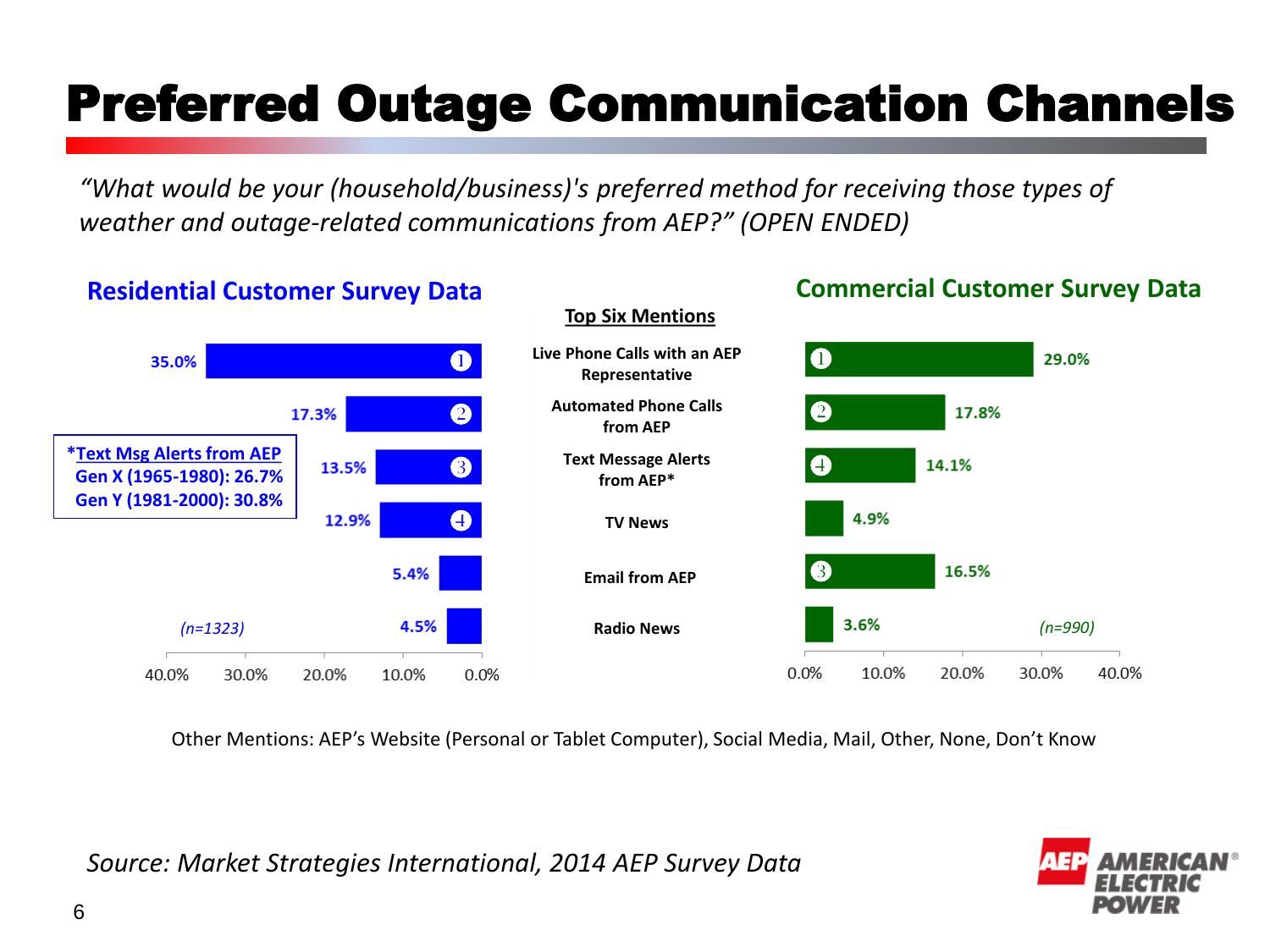# Impact of Outage Communication Channels

*"Now we would like you to think specifically about the most recent outage you experienced. Which sources did you rely on to get information about your most recent outage? "*



J.D. Power | Electric Residential Study | © 2014 J.D. Power and Associates, McGraw Hill Financial. All Rights Reserved. CONFIDENTIAL AND PROPRIETARY-For Internal 13 J.D. POWER McCRAW HILL FINANCIAL

*Source: J.D. Power 2014 Electric Utility Residential Customer Satisfaction Study*

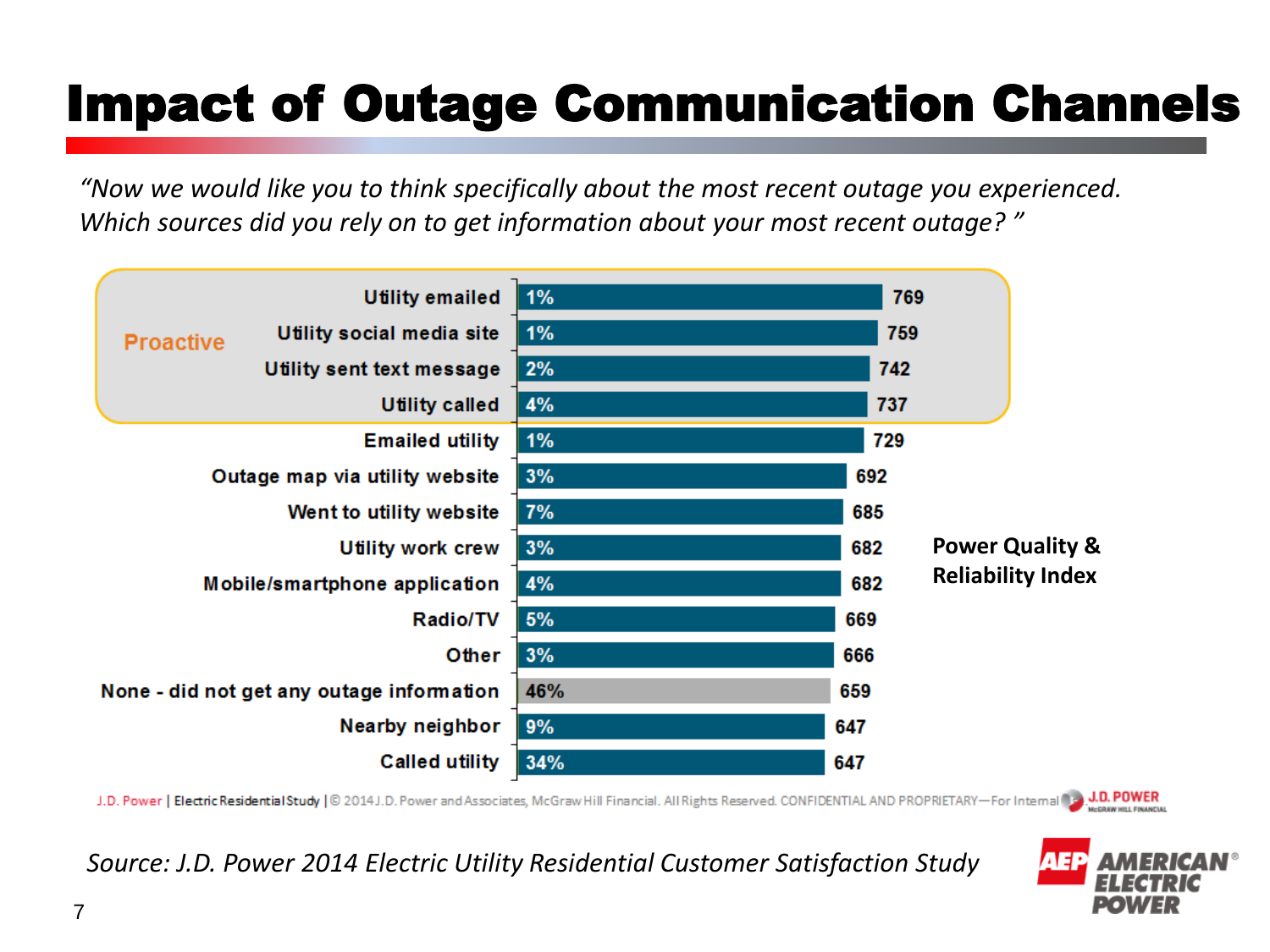#### Interest in Outage Alerts

*"If AEP was to offer customers mobile alerts, how interested would you be to sign up to receive these types of messages? Would you say you would be...?"*



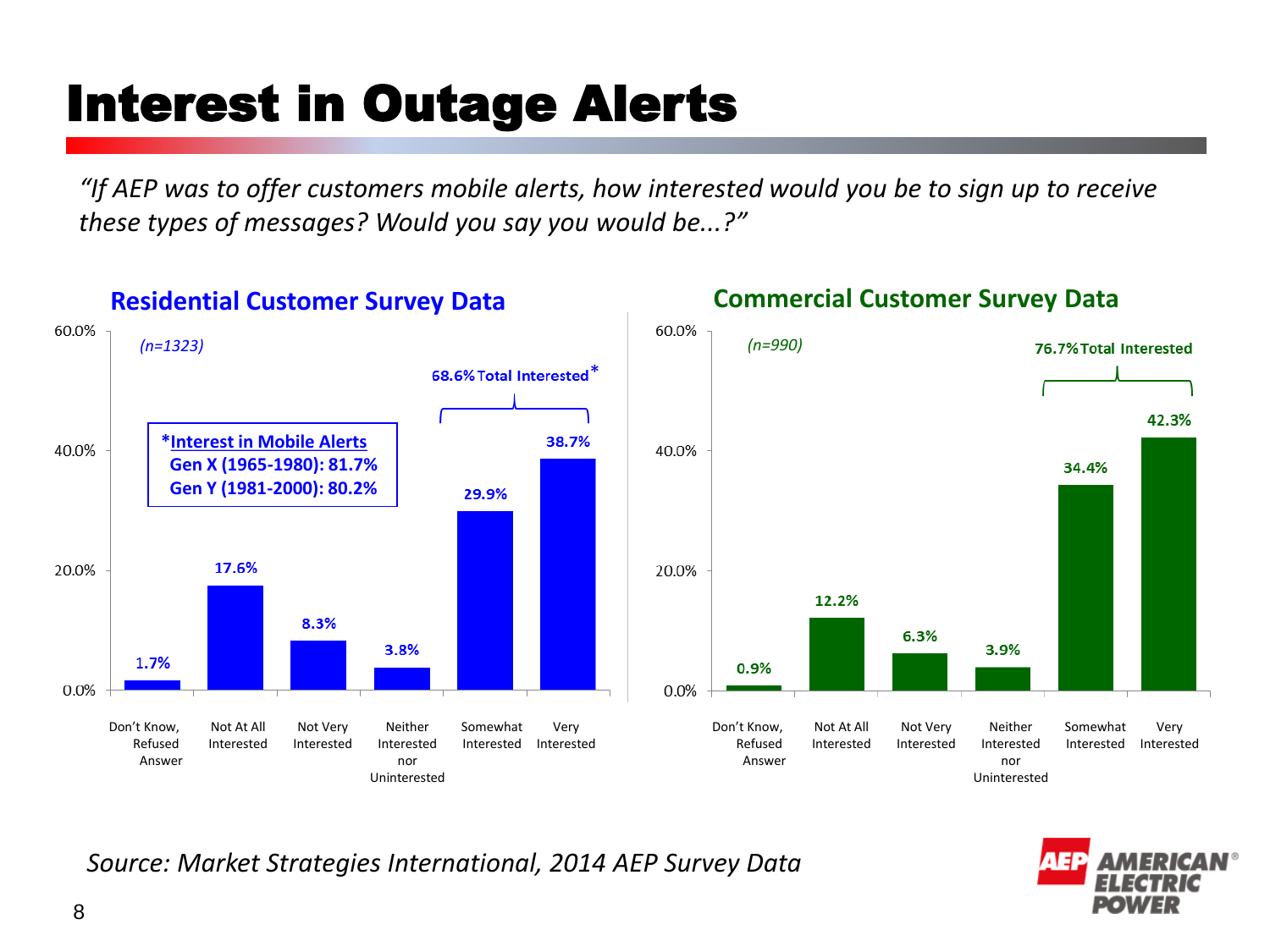#### Future Customer Expectations

#### Customer Wants:

- **Consistency**
- **Convenience**
- **Personalization**
- **Collaboration**
- Flexibility/Agility

#### Utility Offerings Should Have:

- Benefit/Value to the Consumer
- Customer Control
- Timely Data Availability
- Proactive Communications
- Upping the Value Proposition
- Benefit/Value to the Utility

*Actionable Insights for the New Energy Consumer: Accenture End-Consumer Observatory 2012 www.accenture.com/sitecollectiondocuments/pdf/accenture-actionable-insights-new-energy-consumer.pdf*